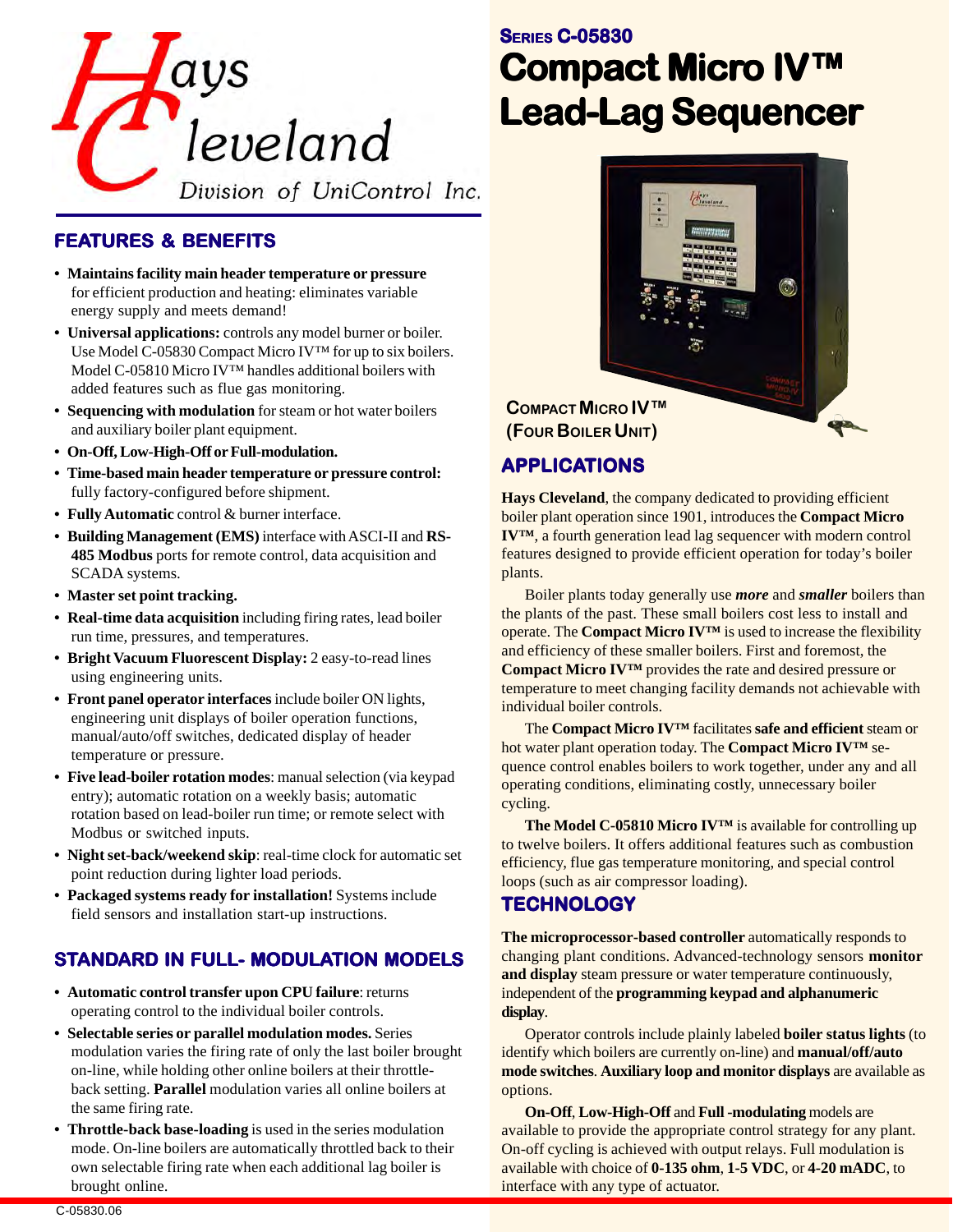# **MODEL SUFFIX CODES**

**C-05830- \* O-\_\_\_- \_\_\_- \_\_\_\_\_\_\_\_\_- [ \_\_ ]- [ \_\_ ]**

 **A - B - (C,D,E,F) - [G] - [H]** (C,D,E,F): Choose just one. [G] - [H]: Choose as many as noted.  $* =$  current revision designation.

#### *A\_ \_ \_ \_ Enclosure Size & Processor I/O Capability*

The "**yy**" portion of the suffix code is the I/O capability. It is assigned by **Hays Cleveland**, and varies for the specific options selected. The enclosure will be selected from the following:

- **-A01yy: Enclosed Version:** Hot Water Boilers.
- **-A02yy: Enclosed Version:** Steam Boilers.
- **-A11yy: Open Mount Version: Steam Boilers.**

**-A12yy: Open Mount Version:** Hot Water Boilers.

#### *B\_ \_Process Element*

- **-B01: RTD Assembly** for use with hot water service. Platinum 3 wire RTD with 12" stainless steel thermowell. The "U" insertion dimension is 2". Temperature range is +40 to +240F, or as specified.
- **-B02: RTD Assembly**, same as **-B01**, but with a "U" insertion of 4".
- **-B24: Steam Pressure Transducer** (stainless steel body) with steam syphon pigtail for steam pres sures of 0 to 30 psig; specify set point.
- **-B25: Steam Pressure Transducer**, same as **-B24** but with range of 0 to 100 psig; specify set point.
- **-B26: Steam Pressure Transducer**, same as **-B24** but with range of 0 to 300 psig; specify set point.

#### $C_$ , *D<sub>\_</sub>, E<sub>\_</sub>, F<sub>r</sub> Control Output & Quantity of Boilers:*

Select only one output option. Then fill in the number of boilers in the "xx" value.

Non-Modulating Outputs

- **-Cxx: ON-OFF Relays only**. Use for boilers equipped with their own modulating control systems.
- **-Dxx: LOW-HIGH-LOW**. Used with boilers that do not modulate, but have only minimum and maximum actuator positions that use relay output switching. Includes ON-OFF relays.

Modulating Outputs

- (Control selections **-Exx** & **-Fxx** include the standard modulation features (see above) that are unavailable with non-modulating models.)
- **-Exx: ON-OFF with 4-20 mADC output MODULATION.** Boilers may or may not be equipped with control systems. Includes one relay and one isolated 4-20 mA (24 VDC) output per boiler.
- **-Fxx: ON-OFF with 135 ohm MODULATION.** Boilers may or may not be equipped with control systems. One relay & one 135 ohm isolated output per boiler. Use without isolators with

modern low current 135 ohm control input motors that have low fire position switches. For interface with other 135 ohm actuators or 135 ohm firing rate controllers, isolators are recommended. Refer to option -H04xx.

#### *G. Common Option Selections*

- For all control selections (**C, D, E** & **F)**. Note: Purchase one per system, or one per boiler, as appropriate. Multiple selections are allowed. **Options G16 through G21** are for Hot Water Generators and Boilers only.
- **-G0100: Outside Air Temperature Reset.** Includes RTD Assembly for through-wall mounting and a cabinet-located Indicating Transmitter. One per system.
- **-G0200: Normal-Manual Night Set-Back Switch.** Front cabinet override of the standard night set-back feature, without using the keypad. One per system.
- **-G0300: Dual Set Point Switch.** Front cabinet-located switch for selecting either of two operating temperatures or pressures. One per system.
- **-G0400: Remote Set Point.** User supplies a 4-20 mADC isolated input of temperature or pressure set point. Processor defaults to local set point if input is less than 4 mADC. One per system.
- **-G05xx: Remote Lead Boiler Select.** User supplies a multiplecontact switch input to select the lead boiler. One per boiler.
- **-G06xx: Assured Low-Fire Warm-Up.** Boiler is not released from low-fire until temperature or pressure switch input is opened. Sensing switch by others. One per boiler.
- **-G07xx: Assured Low-Fire Warm-Up with one Warm Stand-By Boiler**. Same as **-G06xx**, plus keeps one boiler warm for immediate use. Uses additional (two) isolated switch inputs, by others. The next available boiler is started by "lower" switch temperature or pressure and kept at low fire until "upper" input switch contacts open. The boiler is released to modulation or turned off (if not needed). **Hays Cleveland** can supply hardware to incorporate this option if it is not available from the boiler supplier. Equipment includes RTD assembly (P/ N 1198-138) with Controller Model M3-3000. Controller is mounted remote from the Model C-05830-\*x unit.
- **-G08xx: Assured Low-Fire Shut-Down.** Ensures that the boiler is not taken off line until a switch input signals that the burner is in the low-fire position. One per boiler.
- **-G11xx: Make-Up Air Damper Control.** Relay output to open boiler room air inlet damper(s). Proof-of-open input required before boilers are brought online. Two or more available per system depending on options and number of boilers.
- **-G1600: Water Return Temperature Indication.** Includes RTD and 12" SS thermowell with a 2-inch (U-dimension insertion) pipe and a cabinet-located indicating transmitter with 4-20 mADC output. One per system.
- **-G1700: Water Return Temperature Indication.** Same as -G16xx above, but with a 4-inch insertion RTD & thermowell. One per system.
- **-G20xx: Boiler Pump ON with Time Delay OFF.** Relay output to turn on boiler's circulation pump with its boiler. Adjustable time delay OFF after boiler is taken off-line. One per pump.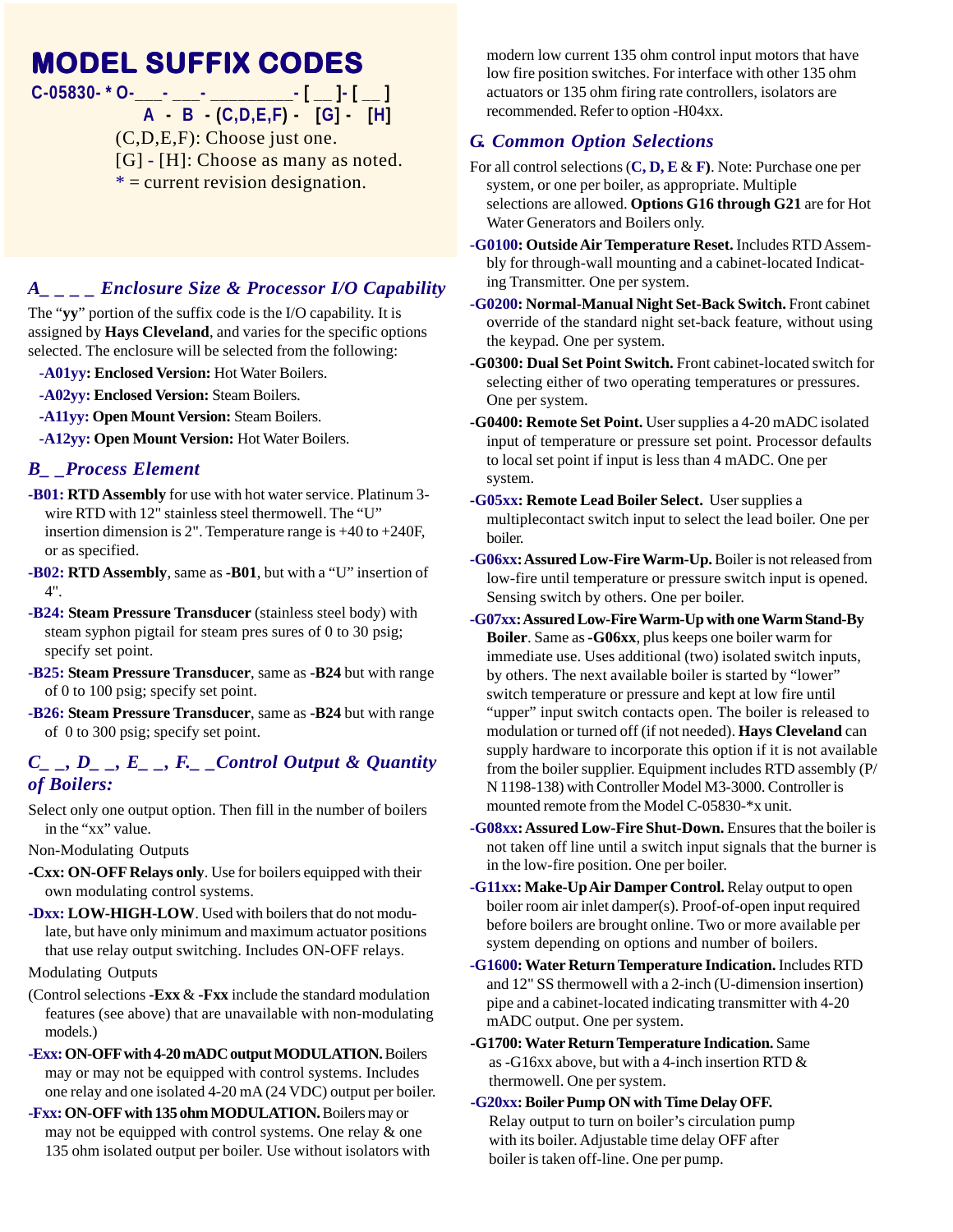

- **-G21xx: Boiler Pump ON with Lead Pump Always ON.** Sequences boiler pumps which are used as system circulation pumps. The lead-boiler's pump is always ON, with adjustable time delay OFF for lag boiler pumps. One per pump.
- **-G2200: Password Menu Protection.** Prevents unauthorized keyboard entry. The keypad control display is blanked until the proper code is entered to gain access. One per system.
- **-G2400: Auxiliary Digital I/O Expansion Module:** 8 inputs, 6 outputs. One or more will be included at the factory if needed to accommodate system IO requirements.
- **-G2500: Second Auxiliary Digital I/O Expansion Module:** 8 inputs, 6 outputs. One or more will be included at the factory if needed to accommodate system requirements.
- **-G3000: Custom engineered systems are available.** Consult Hays Cleveland for local technical support.

#### *H. Hardware Options:*

-**H01xx: Manual Potentiometer (Fxx with option).** 135-ohm firing rate pot enables the boiler firing rate to be adjusted when the MAN/OFF/AUTO switch is in the manual position. One per boiler.



**Typical RTD sensor with well for water temperature. Steam pressure sensor.**